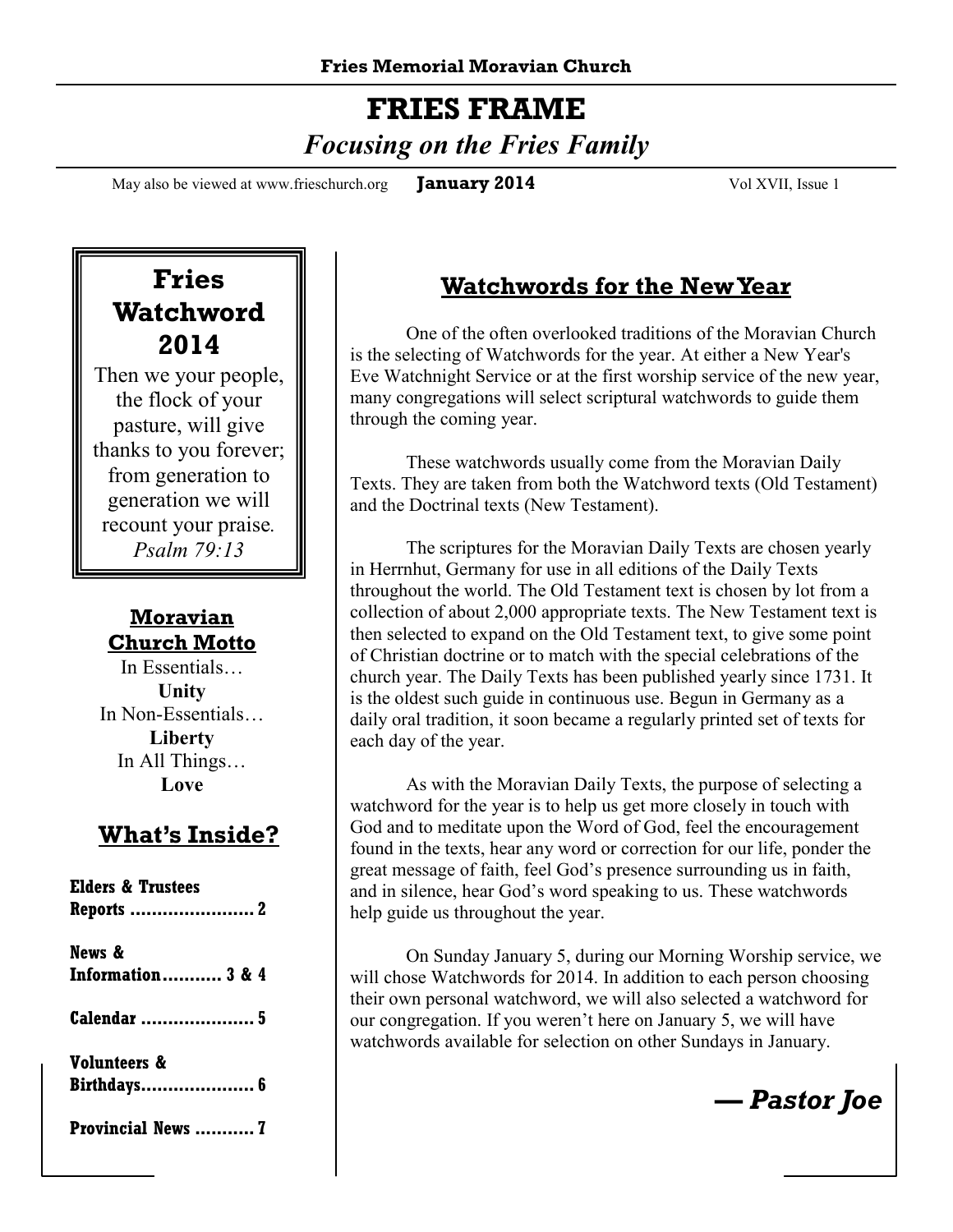The Board of Elders met on December 3, 2013, immediately following the candle trimming potluck gathering. Prayer concerns were shared and the meeting was opened with prayer.

New business discussion during this meeting included the scheduling of a Joint Board retreat in the new year, scheduling of an Inquirer's class to begin in January for several individuals who have expressed interest, and the approval of two building use requests made by the Moore's and the Triad Harmony Express for their annual planning meeting. Committee reports were completed and included the following:

- The beginning of a new book club at 5:30 on Thursdays in January, which will begin by discussing Mere Christianity, by C.S. Lewis.
- Planning will commence in the new year for a Fries Rib Fest event, to be held the first weekend in May 2014
- Homestead Hills Lovefeast to be held on December 11th and Fries members will be attending and assisting
- Spiritual Life Committee will be disbanded and major functions will be assigned to other committees
- Scout Sunday scheduled for February 23, 2014

The Board of Elders next meeting is scheduled for January 7, 2014.

Submitted by *Whitney Lamb*, Vice Chair of The Board Of Elders

# Elders Report Trustees Report

What a terrific way end to 2013!

Thank you to everyone that contributed to our Christmas Lovefeast services. All three of them were fantastic. As we enter 2014, please continue to remember the financial health of our church as this will be the last year of our step-down grant. The wonderful programming of our holiday services is just one of many ministries that your contributions help support and maintain. Thank you to everyone that contributed this past year, whether it was monetary, time or talent, your support is and always will be greatly appreciated. Happy New Year!

> Submitted by *Cameron Snyder*, Chair of The Board Of Trustees

# **ATTENDANCE REPORT**

**December 2013: 322 (64 Average per 5 weeks)**  \* Dec 8 / icy weather *December 2012: 398 (79 Average per 5 weeks)*

# **TITHES & OFFERINGS 2013**

Actual YTD January-Nov: \$151,328.32 January-Nov average per month: \$13,757.12

# **EXPENSES 2013**

Actual YTD January-Nov: \$176,499.37 January-Nov average per month: \$16,045.40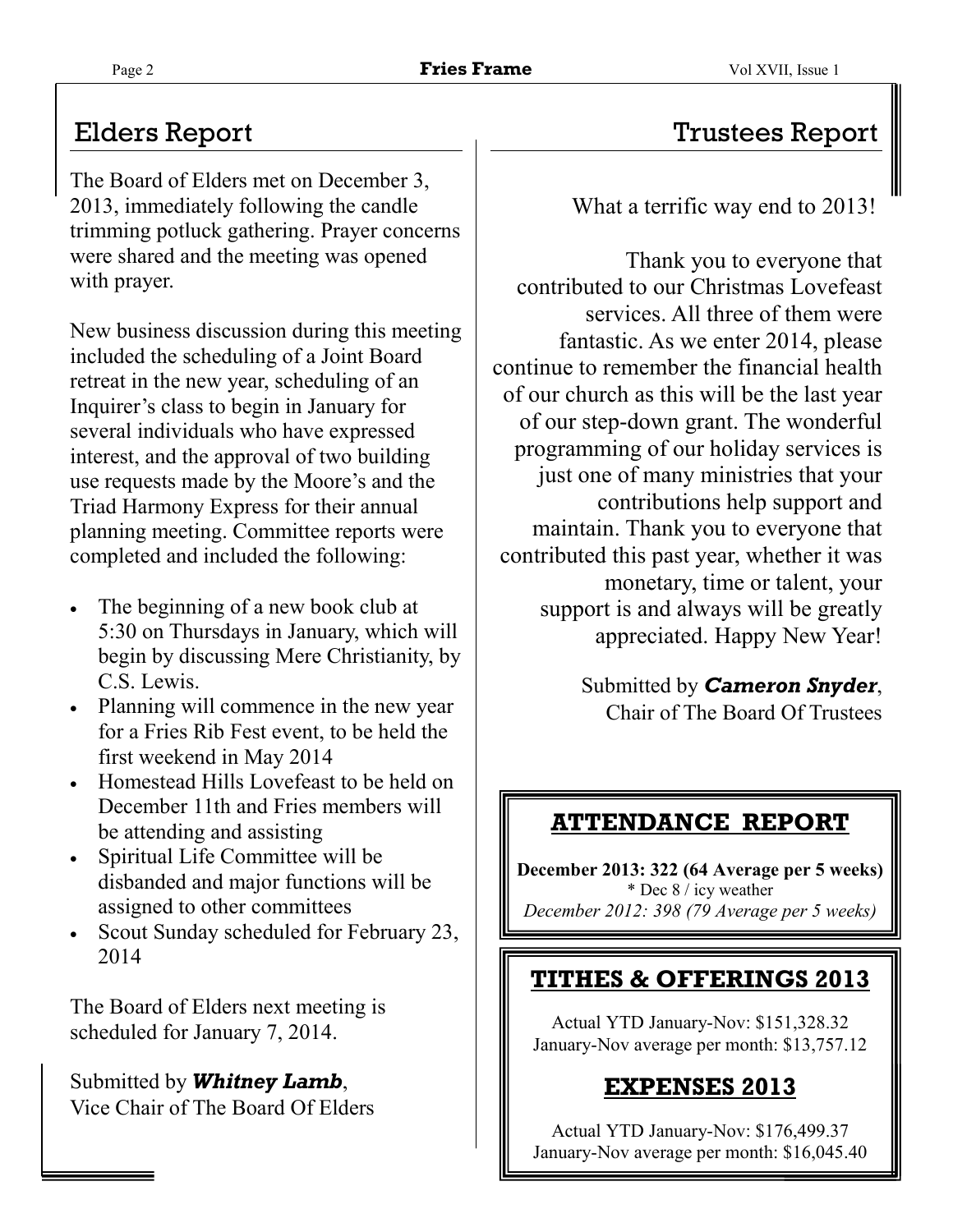# **Fries News**

### **The staff thanks you!**

The staff of Fries Moravian would like to thank all of you for the Christmas gifts we received. We appreciate you remembering us this season!



# **Flower Calendar**

Our 2014 Flower Calendar is posted outside the Fellowship Hall. Please sign up early for the Sundays you wish to honor or remember your loved ones! The cost is \$**30** for each arrangement (includes taxes and any fees).

# **New Book Club!**

There's a new book club starting on Thursday nights at Fries Memorial on January 9, 16, 23, and 30 from 5:30 - 6:30 p.m. in the Church Library.

The book will be *Mere Christianity* by C.S. Lewis and it is broken up into four books. Please read **Book I** for the January 9th session.

For more information, please contact Margaret Couch at gretc@bellsouth.net or 336-409-8483.

Thank U*fo*u

# **for all your help during the Christmas Eve Lovefeasts!**

Thank you to everyone who helped with the Children's Lovefeast and the Christmas Eve Lovefeasts!

It takes a lot of people working hard and sharing their gifts to make our Lovefeasts as beautiful and meaningful as they always are. Special thanks to our dieners and coffee carriers, our Children's and Adult Choirs, our Church Band, our ushers, and all those who worked behind the scenes - providing and preparing meals, wrapping lovefeast buns and brewing coffee, cleaning up and washing hundreds of coffee mugs. Thank you!

### **Unity Prayer Watch Tuesday, January 7, 2014 6:00 p.m. to Midnight**

Since 1957 the Unity Prayer Watch has assured that prayer for the work and witness of our world-wide Moravian Church is being offered somewhere in the world 24 hours a day, 365 days a year. The Prayer Watch is a renewal of the "hourly intercession," begun in Herrnhut in 1727 which continued uninterrupted for 100 years. **The time assigned to Fries Memorial Moravian is Tuesday January 7, 2014. We are responsible for the 6:00 PM to Midnight hours.** Thank you to everyone who has signed up!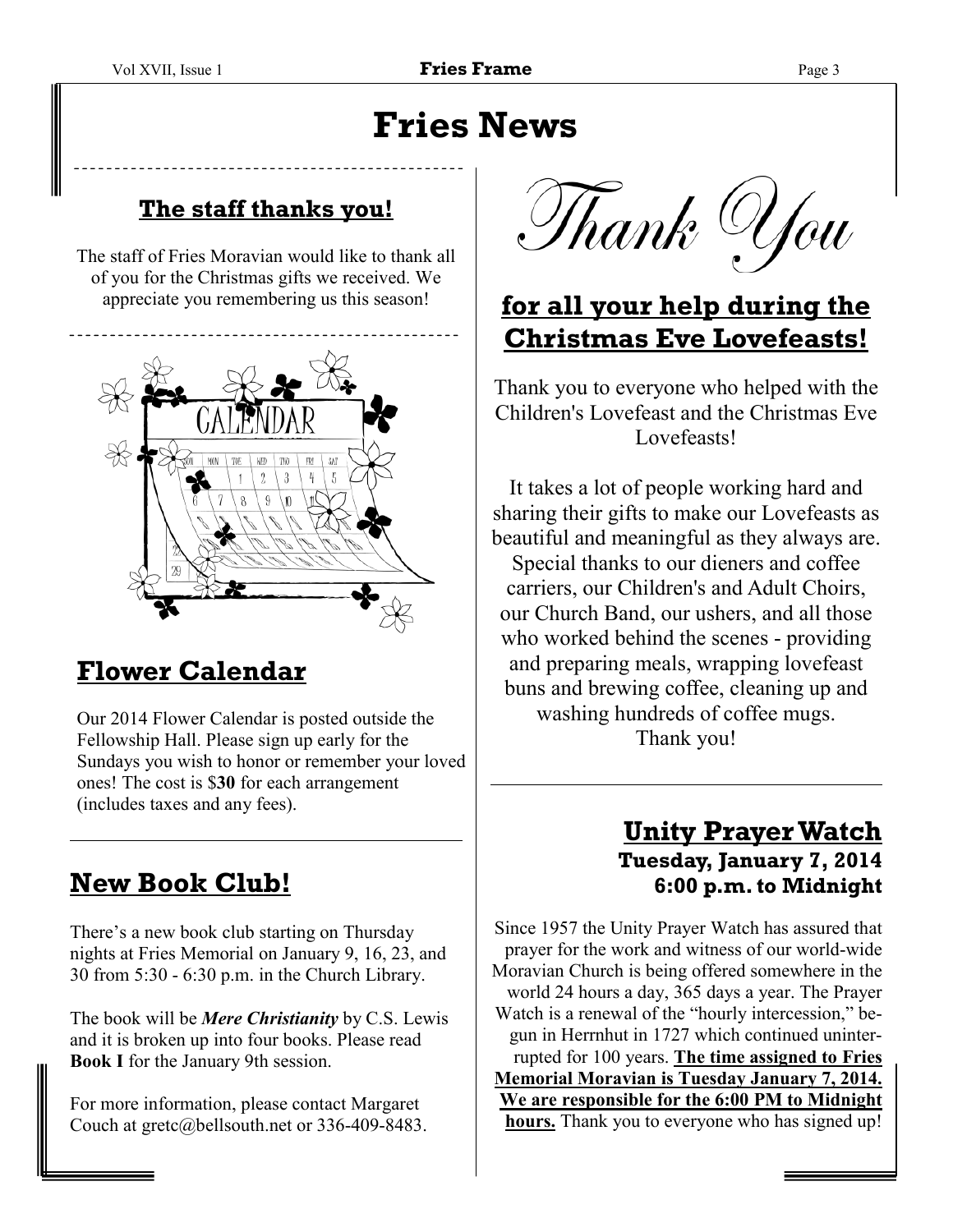# **Moraviana**

### **2014 Days of Prayer**

**Wednesday, March 5**—Home Moravian Church The Reverend Dr. Gail R. O'Day, Speaker Dean of the Wake Forest School of Divinity 10:00 AM Coffee Hour 10:45 AM Music 11:00 Worship Nursery Provided

**Sunday, March 9**—Christ Moravian Church Bishop Sam Gray, Speaker 4:00 PM Lovefeast

**Wednesday, March 12**—Trinity Moravian Church Attorney David Daggett, Speaker 11:00 AM Worship 12:00 Noon Complimentary Luncheon Nursery Provided

**Wednesday, March 19**—Ardmore Moravian Church The Reverend Cheryl Cottingham, Speaker 9:45 AM Coffee Hour 10:45 AM Meditation/Music 11:00 Worship

**Wednesday, March 26**—Calvary Moravian Church The Reverend Ramona Prestwood, Speaker 10:45 AM Meditation/Music 11:00 AM Worship/Lovefeast Nursery Provided

**Wednesday, April 2**—Fairview Moravian Church The Reverend Scott Venable, Speaker 10:45 AM Music 11:00 AM Worship with Communion

**Wednesday, April 9**—Konnoak Hills Moravian Church Karl Sjolund, Speaker Head of Salem Academy 11:00 AM Lovefeast

> *Published by the Provincial Women's Board, Southern Province*

### **Moravian Archives and Moravian Music Foundation**  *Lunchtime Lecture Series 2013 – 2014*

*January 9*  **The Moravian Lower Brass Ensemble**  Nola Reed Knouse

*February 13*  **The Easter Cantata by Ernst Wilhelm Wolf**  Nola Reed Knouse

> *March 13*  **What's a Synod, Anyway?**  C. Daniel Crews

*April 10*  **Where in the World Is the Moravian Church?**  Bishop Sam Gray

> *May 8*  **Moravians in the Great War**  C. Daniel Crews

Lectures are held in the **Spaugh Recital Hall** of the Archie K. Davis Center, **from 12:15 – 12:45 p.m**., on the **second Thursday of the month**. **Admission is free**; bring a lunch if you like!

*WEATHER POLICY: If the Winston-Salem/Forsyth County Schools are closed because of weather, or if schools close early for weather, phone the office to see if we're here! 722-1742; 725-0651* 

### **Moravian Calendar Notes**

Jan 6 — **Epiphany of the Lord** Jan 18-25 — **Week of Prayer for Christian Unity**  Jan 20 — **Martin Luther King, Jr. Day**  Jan 26 — **Ecumenical Sunday and Prayer Day for Retired Ministers**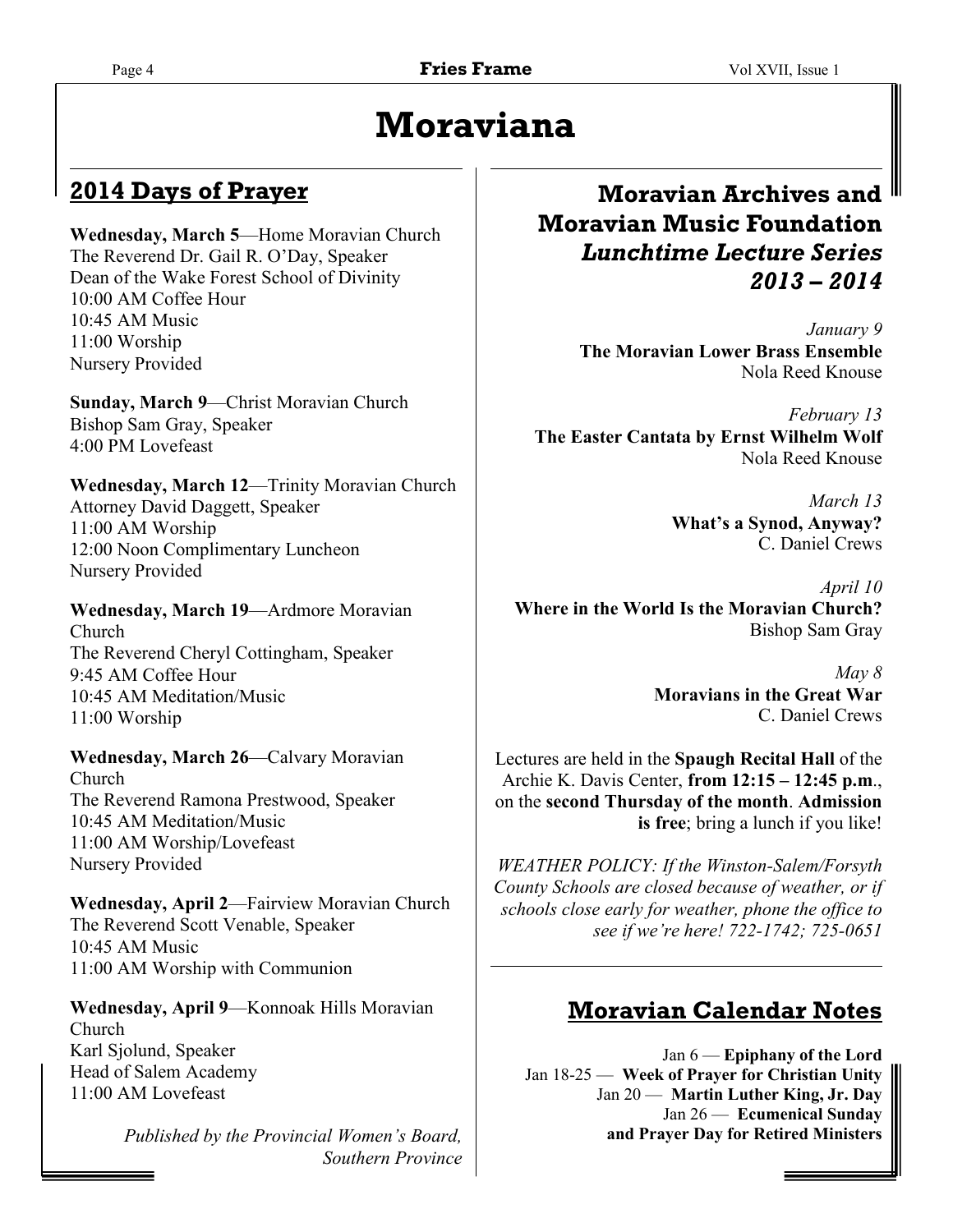| iau         |
|-------------|
| ļ           |
|             |
|             |
|             |
|             |
|             |
|             |
|             |
|             |
|             |
|             |
|             |
|             |
|             |
|             |
|             |
|             |
|             |
|             |
|             |
|             |
|             |
|             |
|             |
|             |
|             |
|             |
|             |
|             |
|             |
|             |
|             |
|             |
|             |
|             |
|             |
|             |
|             |
| ram<br>うしくり |
|             |
| ו<br>נו     |
|             |
| ı           |
|             |
|             |

| 4                          |
|----------------------------|
| ╼                          |
| 0                          |
| N                          |
| ļ<br>N<br>ದ<br>p<br>Я<br>ದ |
|                            |

| <b>LANDARY</b>                                                                                                                                       |                                                                                      |                                                                    |                     | January 2014                        |                              |                         |              |
|------------------------------------------------------------------------------------------------------------------------------------------------------|--------------------------------------------------------------------------------------|--------------------------------------------------------------------|---------------------|-------------------------------------|------------------------------|-------------------------|--------------|
| $\frac{1}{2}$                                                                                                                                        | Sun                                                                                  | <b>Mon</b>                                                         | Tue                 | Wed                                 | Thu                          | Fri                     | <b>Sat</b>   |
| Moravian Church<br><b>Fries Memorial</b>                                                                                                             |                                                                                      |                                                                    |                     | I New Year's Day<br>(Office Closed) | $\mathbf{z}$                 | 3                       | ₹            |
| Winston-Salem, NC 27104<br>251 N Hawthorne Rd<br>$(336)$ 722-2847                                                                                    |                                                                                      |                                                                    |                     |                                     | 7:00 Choir                   |                         |              |
| Email: frieschurch@aol.com<br>www.frieschurch.org                                                                                                    | 5 Second Sunday<br>after Christmas                                                   | 6 Epiphany of the<br>Lord                                          | $\overline{r}$      | $\infty$                            | $\bullet$                    | $\mathbf{10}$           | $\mathbf{I}$ |
| Director of Music and Organist<br>Rev. Joe Moore, Co-Pastors<br>Catherine Thrift, Organist<br>Michael Westmoreland,<br>Rev. Kelly Moore and          | 12:00 Beg Brass<br>9:45 Sun School<br>11:00 Worship                                  |                                                                    | 7:00 Elders         | 7:00 Christian<br>Education         | 5:30 Book Club<br>7:00 Choir |                         |              |
| Cameron Snyder, Band Director<br>Harmon Carson, Custodian<br>Emeritus                                                                                | after the Epiphany<br>12 First Sunday                                                | 13                                                                 | $\overline{14}$     | 15                                  | $\overline{16}$              | 17                      | 18           |
| Pat Byerly, Financial Secretary<br>Scott Schumpert, Secretary<br>Kathleen Brady, Secretary<br>Monroe Bowles<br><b>Bobby Fouts</b><br><b>TRUSTEES</b> | 12:00 Beg Brass<br>9:45 Sun School<br>11:00 Worship                                  | White Circle<br>Meditation Group<br>10:30 Esther                   | 7:00 Trustees       |                                     | 5:30 Book Club<br>7:00 Choir |                         |              |
| George Lamb, Vice Chair<br>Patti Petree, Treasurer<br>John Lamb                                                                                      | 9:45 Sun School<br>19 Second Sunday<br>after the Epiphany                            | <b>Office</b><br>20 Martin Luther<br>King, Jr. Day<br>$\Box$ osed) | $\overline{21}$     | 22                                  | 23                           | 24                      | 25           |
| Peggy Carter, Central Trustee<br>Rev. Joe Moore, Co-Chairs<br>Cameron Snyder, Chair<br>Rev. Kelly Moore &<br><b>ELDERS</b>                           | 12:00 Beg Brass<br>11:00 Worship                                                     | 9:00 Chicken Pie<br>Group                                          | 7:00 RCC<br>Meeting |                                     | 5:30 Book Club<br>7:00 Choir |                         |              |
| Amy Jessup, RCC Rep<br>Molly Keener<br>Greg Knouse                                                                                                   | after the Epiphany<br>26 Third Sunday                                                | 27                                                                 | 28                  | 29                                  | 30                           | $\overline{\mathbf{3}}$ |              |
| Whitney Lamb, Vice-Chair &<br>Cindy Lamb, Secretary<br>Thornie Worley<br><b>Central Elder</b><br>Julie Snyder                                        | Noon 4th Sunday<br>12:00 Beg Brass<br>9:45 Sun School<br>11:00 Worship<br>Lunch Club |                                                                    |                     |                                     | 5:30 Book Club<br>7:00 Choir |                         |              |

Page 5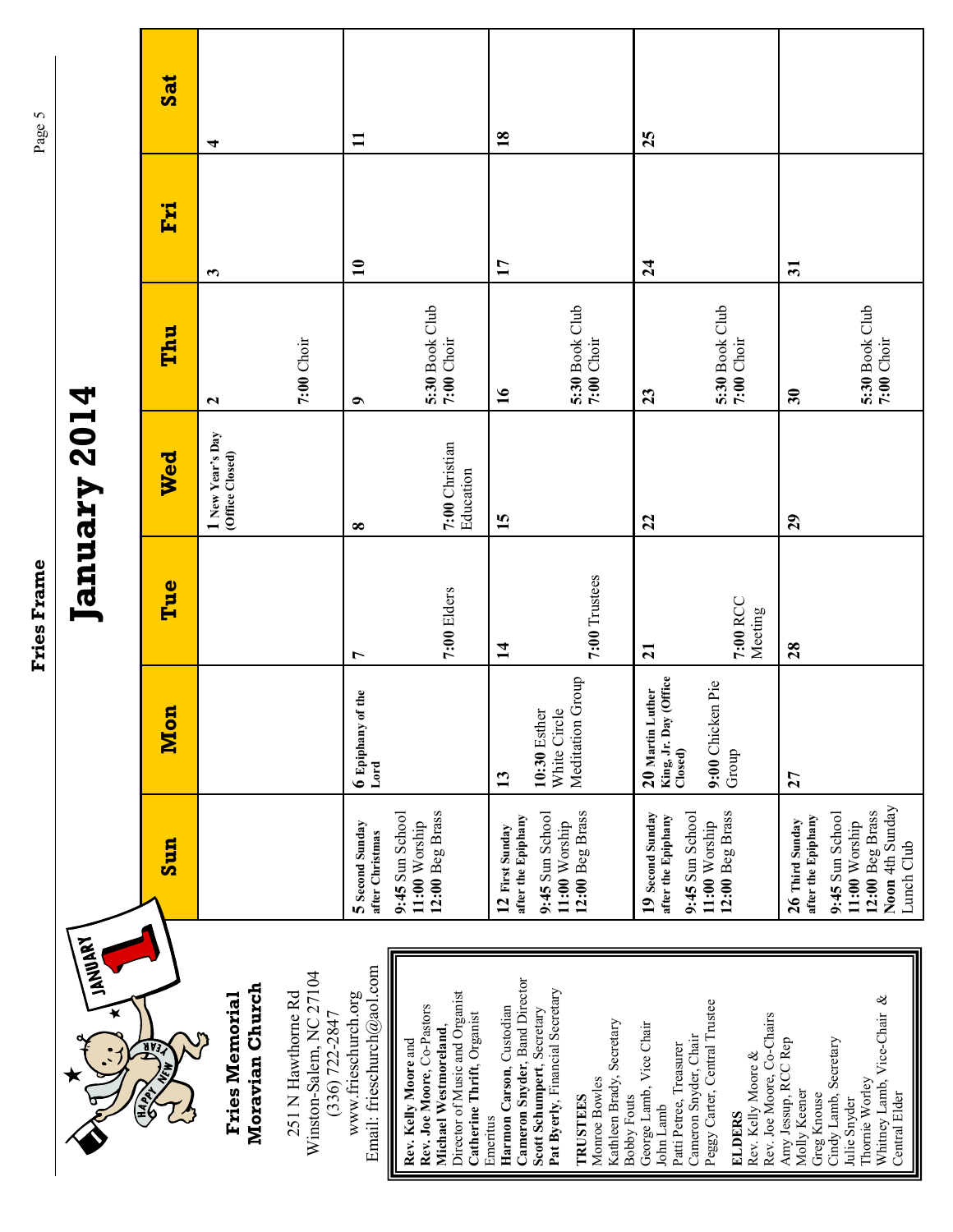# **January Volunteers**

#### **Nursery Worship**

| Senior High Teachers: Rob Lang & Greg Keener<br><i>Middlers Teachers:</i> Marty Haga & Tommy McNulty<br>Primary Teachers: George Lamb & Jennifer Davis     |                          | 5<br>12<br>19<br><b>26</b> | Amy Jessup<br><b>Brandy Westmoreland</b><br>Michael Brady<br>Lisa Weber |
|------------------------------------------------------------------------------------------------------------------------------------------------------------|--------------------------|----------------------------|-------------------------------------------------------------------------|
| <b>Trustees</b>                                                                                                                                            | <b>Elder for January</b> | <b>Scripture Readers</b>   |                                                                         |
| 5 <sup>5</sup><br>John Lamb & Peggy Carter<br>12 Monroe Bowles<br>& Kathleen Brady<br>19 George Lamb & Bobby Fouts<br>26 Cameron Snyder<br>& Monroe Bowles | <b>Amy Jessup</b>        | 5<br>12<br>19<br>26        | Margie Lamb<br>George Lamb<br>Mark Lamb<br>Patti Petree                 |
| Ushers                                                                                                                                                     |                          |                            | <b>Greeters</b>                                                         |

- Ben Lamb, Justin Lang, Graham Lamb, & Jacob Lamb John Petree, Greg Keener, Warren Davis, & Mary Haga
- Bobby Fouts, Jack Austin, Don Carter, & Amy Jessup
- Roger Faircloth, David Weber, Tod Serfass, & Ken Lamb
- Evelyn Sellers
- Margie Lamb
- Janice Sykes
- Greg Knouse



- 
- *Randy Larson* **5** *Warren Davis* **26** *Julie Goode*
- *Alex Jessup* **6** *Lawrence Masten* **27** *Carson Snyder*
- *Estelle Broadstreet* **9** *Caden Snyder* **29** *Barbara Drum*
- 
- *Sandra Hinrichsen* **20** *James Reed* **29** *Amy Jessup*



- *Jonah Snyder* **5** *Treasure Faircloth* **21** *Lib Whiteheart* 
	-
	-
	-
	- -



- 
- 
- 
- *Jay Polzien* **11** *Bob Sellers* **29** *Patty Garner* 
	-
- **31** *Ben Lamb*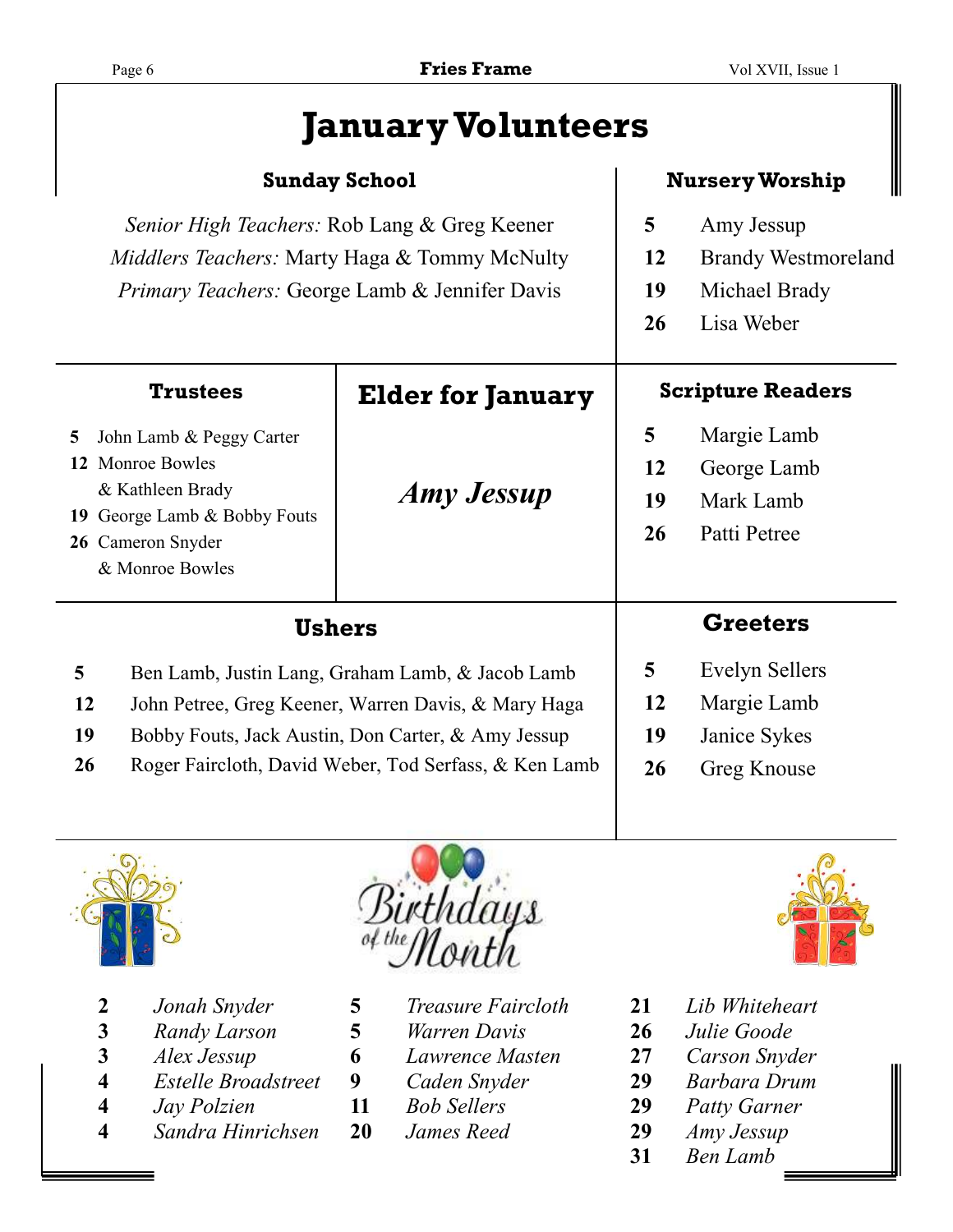# **Extra! News**

### **Great Sabbath Music CD's are still available!**

The music of the 2012 Great Sabbath Service was recorded for the purpose of making a CD for all of us to enjoy and be blessed. Many hours of work were put in by Dr. Nola Reed Knouse, Frank Martin, and Drake Flynt to make this available. The CD, **Great Sabbath Chorus and Orchestra: Music for a Moravian Great Sabbath**, is mostly Moravian music. The chorus and orchestra are under the direction of Drake Flynt of King Moravian Church and the organist is our Moravian sister, Mary Louise Kapp Peeples.

Copies may be purchased at the Salem Congregation office at 501 S. Main Street in Winston-Salem or email:  $itrivette@mesp.org$  or by telephone at 336-722-6504. Each CD is \$20.00 and it can be mailed to you at no additional cost. With Easter right around the corner, the CD would make a wonderful gift, but more importantly it will be a blessing to Moravian music lovers everywhere.

### **VBS Preview Day! January 26 1:00 - 4:00 p.m.**



Join the BCM for VBS preview day! A great opportunity to explore

2014 VBS themes. Stop by the BCM offices from 1:00-4:00 on Sunday, January 26, 2014.

# **Peanut Butter**

Thank you to everyone who donated **35** jars of peanut butter for Sunnyside Ministries in December. The families need you continued help, so please keep donating.

### **Young Adult Financial Class Beginning January 9 7:00 - 8:30 p.m**.

If you're a young adult interested in getting rid of debt, managing, spending, and saving your money more wisely, then Financial Peace University is for you! This nine-week class features financial expert and best-selling author Dave Ramsey (you can find him on WSJS radio 1:00pm to 3:00pm weekdays).

Financial Peace University offers a plan for a person's money and teaches God's ways of handling money through video and discussion. The sessions include biblical and practical steps to help you get from where you are to where you've dreamed you could be.

Classes begin on **Thursday, January 9, 7:00pm to 8:30pm** at the Board of Cooperative Ministries office, 500 S. Church Street in Winston-Salem.

The **\$95 cost per family** includes all materials. Limited scholarships are available for those with financial need. Attend the first class for free before committing to the program.

> For more information contact Doug Rights at 336-722-8126 or register online: http://www.planetreg.com/ YoungAdultFinancialClass

### **Sunnyside Ministry**

The food pantry gifts of the month for January are **Canned Fruit, Canned Meat, and Macaroni & Cheese**.

# **Crisis Control Ministry**

The food pantry gift of the month for November is **Toilet Tissue**.